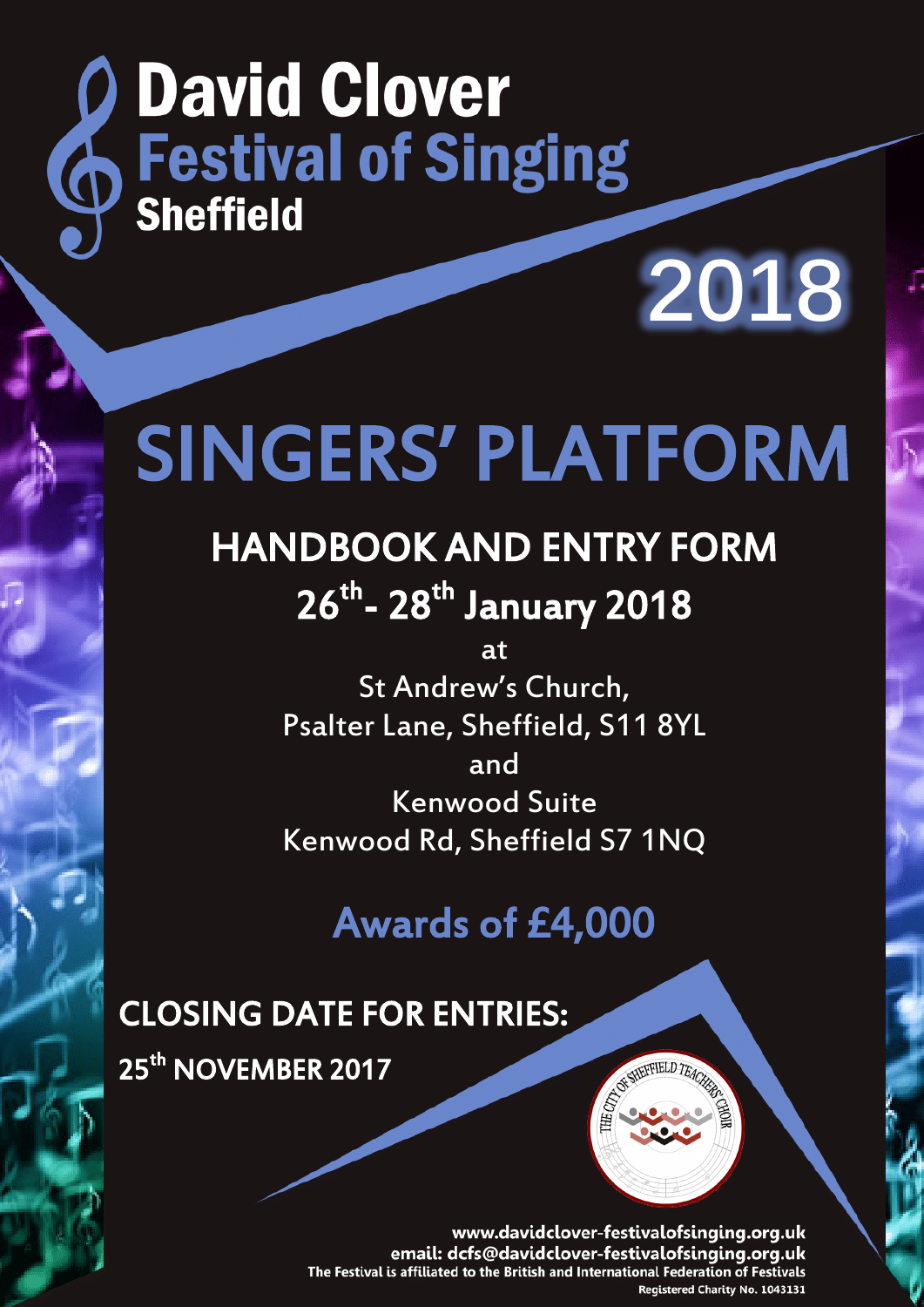# "The object is not to win a prize or defeat a rival but to pace one another on the road to excellence."

*H. Walford Davies*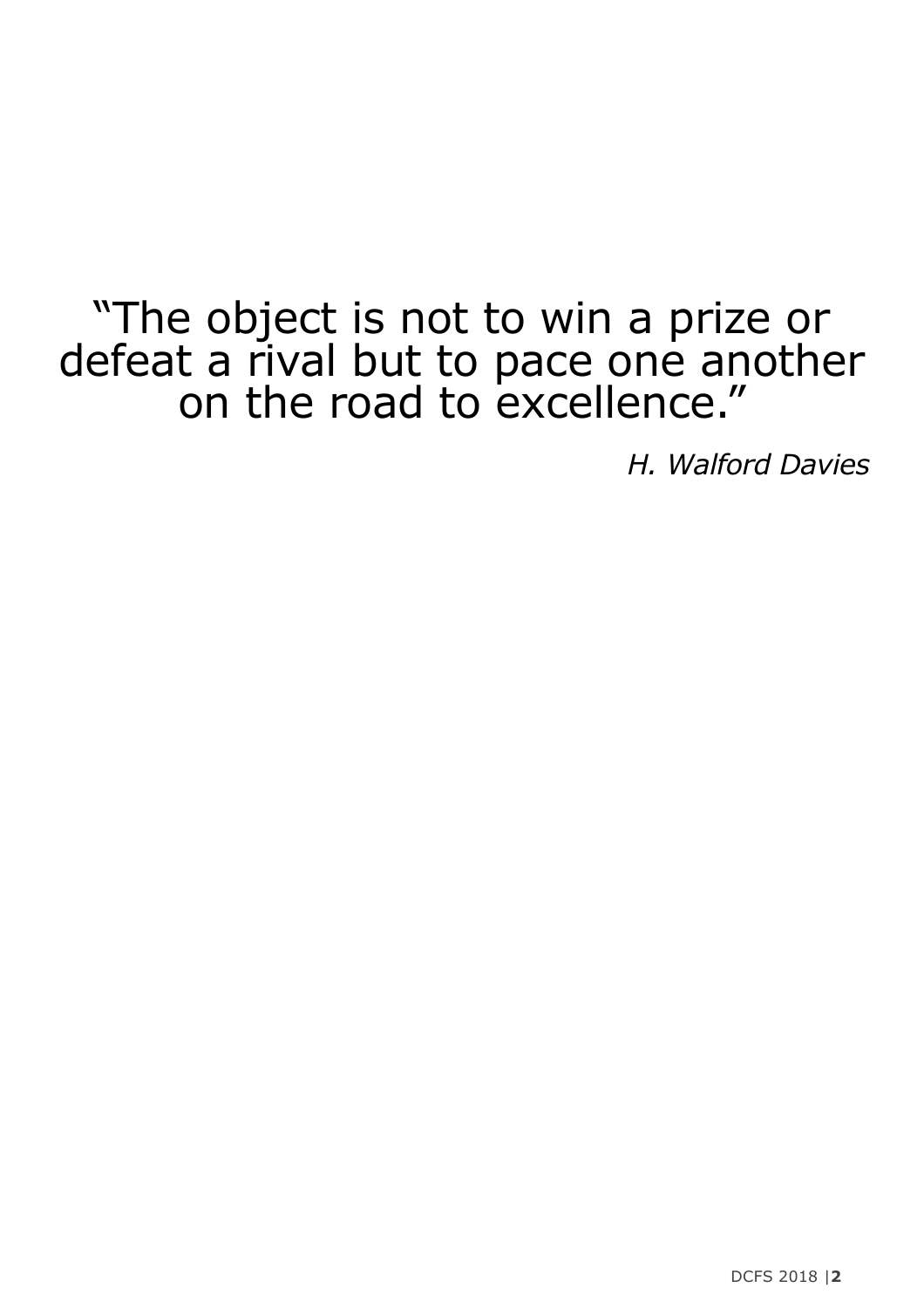# **The David Clover Festival of Singing Sheffield**

Reg. Charity No. 1043131

sponsored and administered by *The City of Sheffield Teachers' Choir*

# **THE SINGERS' PLATFORM**

#### **Friday 26 January - Sunday 28 January 2018**

**St Andrew's Church** 31 Psalter Lane, Sheffield S11 8YL and

**Kenwood Suite**

Kenwood Hall Hotel, Kenwood Road, Sheffield S7 1NQ

# **Adjudicators: Mark Wildman Marilynne Davies Maria Jagusz**

Patron: Lesley Garrett CBE

President: Mark Wildman FRAM, FRSA

Vice-Presidents: Elizabeth Watts Hon.D.Mus Richard Clover LTCL, FASC James Kirkwood LRAM, LTCL, ARCM Ralph Green ARCM

The David Clover Festival of Singing is affiliated to The British and International Federation of Festivals for Music, Dance and Speech of which Her Majesty the Queen is Patron.

The Festival is also a member of The Yorkshire and Northern Lincolnshire Regional Forum of The British and International Federation of Festivals of Music, Dance and Speech.

# **www.davidclover-festivalofsinging.org.uk**

#### **General enquiries not covered in this Handbook**

DCFS, 269 Dobcroft Road, Sheffield S11 9LG email: dcfs@davidclover-festivalofsinging.org.uk



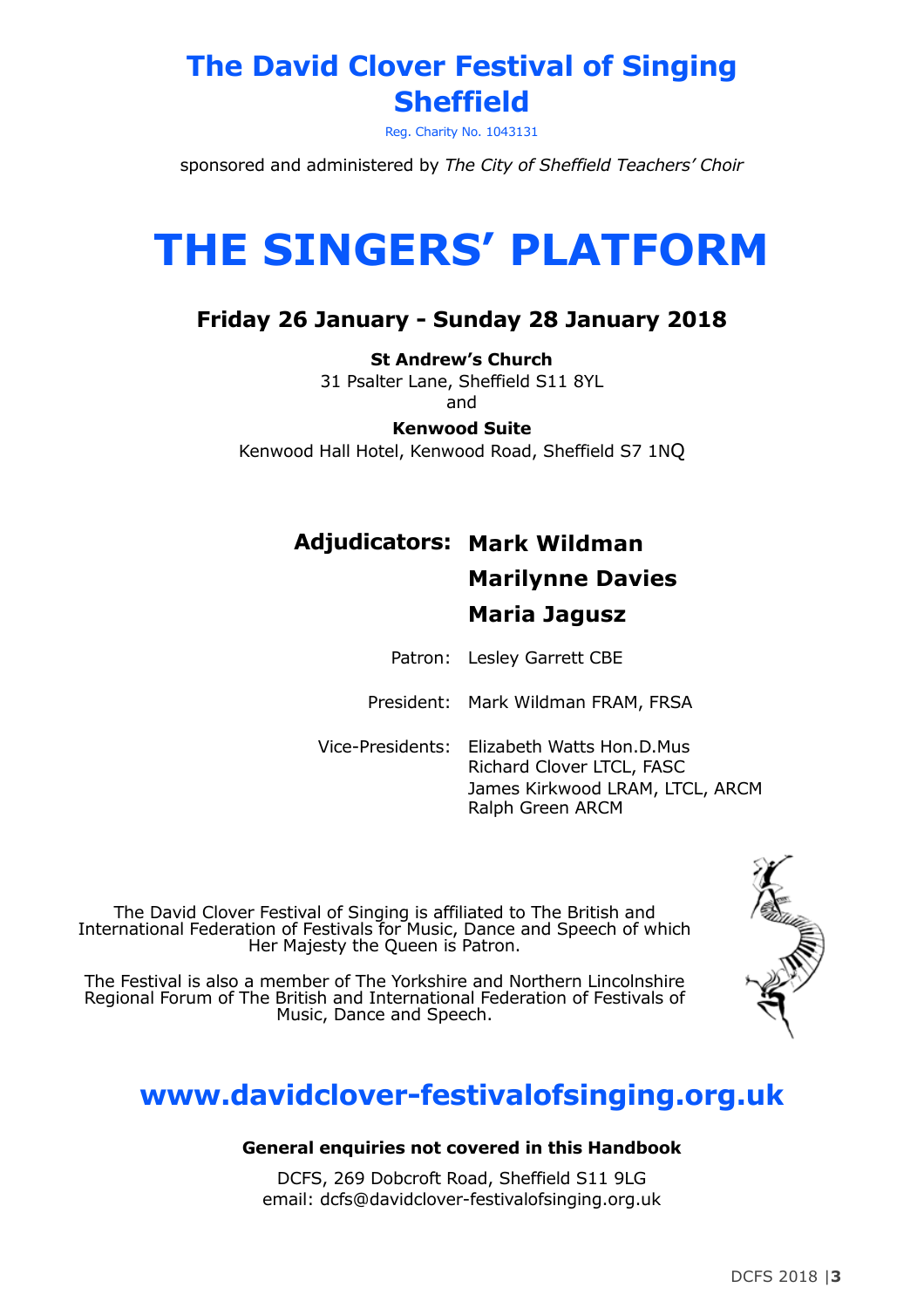### **Singers' Platform - Performer Information**

This is a recent initiative in the David Clover Festival of Singing and is intended to give the opportunity to Singers already studying at universities and conservatoires, to postgraduates, and to those being privately tutored, to continue the development of their art with substantial prize money.

**Eligibility** to this section of the David Clover Festival is for singers between the ages of 19 and 28 at 26 January 2018. Entrants in the singers' Platform are eligible for classes in this part of the Festival only. Performers will receive specific details of the timetable, procedures, etc., after the final date of the receipt of the Entry Form. Winners of classes from 2017 are not eligible to enter the same class in 2018.

#### **Classes**

#### **Class 1: Recital**

A recital of up to 20 minutes chosen from the following:

- **A:** an aria from a cantata, an opera, or an oratorio of any period
- **B:** 1 or 2 songs (excluding A) written before the 19<sup>th</sup> century
- **C:** 1 or 2 songs (excluding A) written during the  $19<sup>th</sup>$  century
- **D:** 1 or 2 art songs (excluding A) written during the 20<sup>th</sup> or 21<sup>st</sup> centuries
- **E:** A song of the performer's own choice of any period and style
- **F:** a song composed without accompaniment or an unaccompanied traditional folk song.

All singers are asked to initially choose 3 or 4 songs from their programme to sing to the adjudicators with a maximum time limit of 12 minutes. The choice of songs must contain a song from category F. Any arias chosen for your Recital should be in the original language and key.

#### **Class 2: Opera**

All singers should prepare 2 arias, at least one with recitative, in 2 different languages and by different composers with a time limit of 13 minutes. Initially, all singers will choose a recitative and aria, time limit 7 minutes, to sing to the adjudicators. All arias should be in the original language and key.

**The entries in the Recital and Opera Classes** will be programmed into a maximum of 4 sessions between Friday evening (1 session) and Saturday all day and evening (3 sessions). Where singers have entered both Recital and Opera Classes, these will be programmed into the same session to help singers travelling a long distance. The winners of each session will be announced at the end of the session and the adjudicators will choose the best 5 performances from all the sessions to participate in the Finals on Sunday evening. The 5 performances chosen will not necessarily be the session winners and all Finalists will be contacted on Saturday evening.

#### **Class 3: Oratorio or Sacred Song**

1 aria or song (excluding hymns and religious pop songs) in the original language and key, time limit 7 minutes.

#### **Class 4: French Song**

1 song in the original language, time limit 5 mins. An aria from an Opera or Oratorio is not appropriate for this class.

#### **Class 5: Lieder**

1 song in the original language, time limit 5 mins. An aria from an Opera or Oratorio is not appropriate for this class.

#### **Class 6: British Song**

1 song, not an aria from Opera or Oratorio, time limit 5 mins. The song should be in English and the composer from the United Kingdom or Ireland. Your choice can be from any period. **Classes 3, 4,5 and 6** will all be programmed, as far as is possible, on Sunday January 28th and the winners will sing their winning songs again in the Sunday Evening Finals presentation.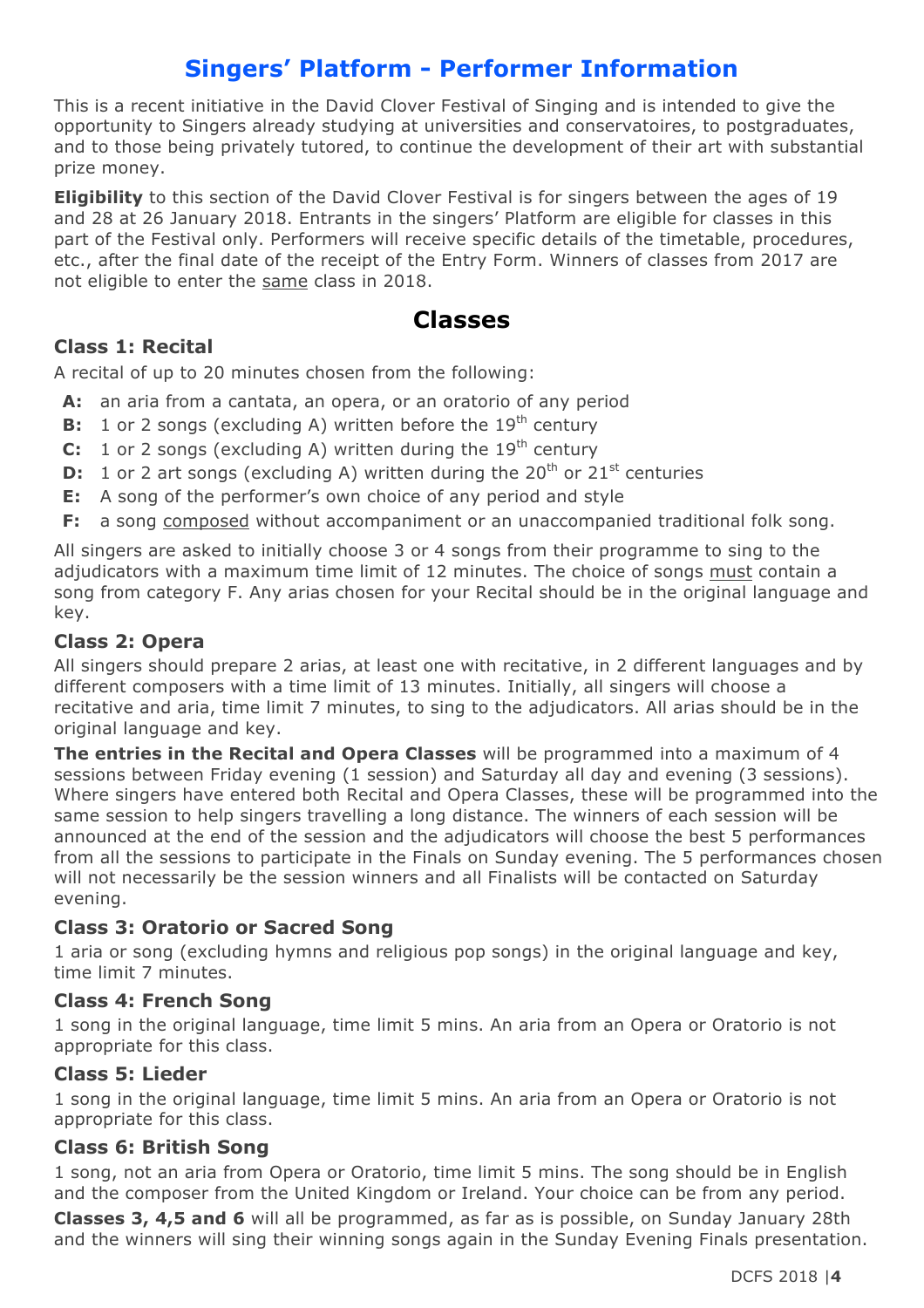**Time limits:** All performances must adhere to the time limits including verbal introductions. Any re-starts which are the fault of the singer are included in the performance time limit. Any re-starts which are not the fault of the singer will not be included in the performance time limit. Should a performer exceed the time limit, an adjudication will be given, but the Festival reserves the right to withhold a placing and the adjudicators reserve the right to stop a performance that is excessively over time.

**Song choices**: A performer must NOT sing the same song in more than one class.

Programme changes will only be permitted after January 1st in exceptional circumstances.

**Order of classes:** Once the Entry Forms have been received, the order in which classes will take place will be determined and everyone will be duly informed.

#### **Preparation for the Singers' Platform**

- It is requested that performers dress appropriately for the occasion.
- An official accompanist will be available throughout the Festival, but performers may bring their own accompanist if they wish.
- Please adhere to all the required deadlines detailed in this Handbook.

#### **Contact at the time of the Singers' Platform**

The Festival may be contacted on **07836 474972** or **07762631613.**

**Photographs, Recording Equipment and Mobile Phones**: Due to copyright law and the Festival's safeguarding policy, members of the audience, as well as performers and their supporters, are **not allowed** to take photographs or make audio or video recording at the Festival. Therefore, the use of any kind of camera, recording equipment, mobile telephone or other computerised device is **strictly forbidden**. However, the Festival may appoint a designated, authorised photographer for publicity purposes to promote the work and ethos of the Festival and for the benefit of the performers. **Performers should indicate on the Entry Form a) if they or their supporters have any objection to being included in any of the photographs taken by the official photographer and b) if they give permission for any photographs taken to be used for publicity purposes, etc., without further consultation from the Festival.**

#### **Awards**

| Class 1: | Winner $£1,500$               | Runner-up £750 | 3rd Prize £250 |
|----------|-------------------------------|----------------|----------------|
| Class 2: | Winner £750                   | Runner-up £250 |                |
|          | Classes 3-6: Each winner £100 |                |                |

In addition, each initial session winner in both Recital and Opera classes will receive an award of £50

#### **Singers' Platform Entries (deadline: 25 November 2017)**

Entries should be sent to: The Entries Secretary, DCFS, 29 Kerwin Drive, Sheffield S17 3DG

**Entry Forms:** All entry forms, fees and music for the official accompanist/s, together with a stamped addressed envelope MUST be received by **Saturday 25 November** or the entry may not be accepted. It will be necessary to have your parcel containing music weighed to avoid underpayment of postage. On the entry form, please write your song choices for the initial sessions first, adding afterwards your additional choices if you are a Finalist. Once the entry forms have been received, the order in which the classes will take place will be determined and everyone informed.

**Entry fees**, which are non-refundable, should be enclosed when sending in the Entry Form and are:

Classes 1 and 2: £30 each Classes 3, 4 and 5: £15 each

**Music for the official accompanist** must be unfolded and legible, and sent with the entry form as above. 1 original and 2 further copies are required for the adjudicators on the day.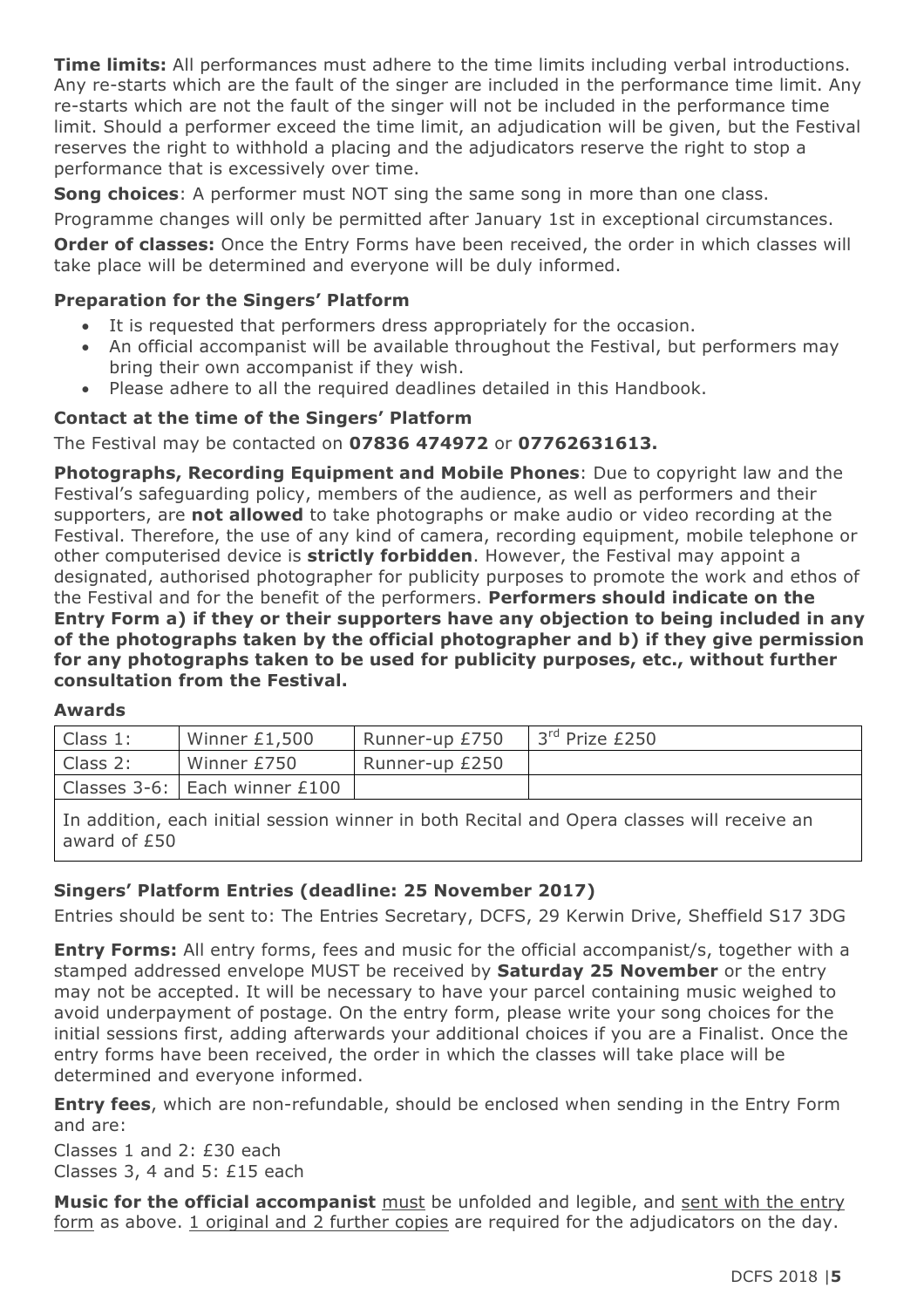#### **We look forward to meeting, welcoming and hearing all the performers and wish you a happy, enjoyable and successful time at the Festival.**

#### **Key Dates**

| 25 November 2017       | Last date for the receipt of the Entry Form, fees, stamped<br>addressed envelope and copies of music for the accompanists.<br>These should be sent to: The Entries Secretary, DCFS, 29 Kerwin<br>Drive, Sheffield S17 3DG. |
|------------------------|----------------------------------------------------------------------------------------------------------------------------------------------------------------------------------------------------------------------------|
| <b>26 January 2018</b> | Evening at St. Andrew's Church, Psalter Lane, Sheffield S11 8YL.<br>First preliminary Recital and Opera session.                                                                                                           |
| <b>27 January 2018</b> | Morning, Afternoon and evening at St. Andrew's Church. 2nd, 3rd<br>and 4th preliminary Recital and Opera sessions.                                                                                                         |
| <b>28 January 2018</b> | At Kenwood Suite, Kenwood Hall, Kenwood Rd, Sheffield S7 1NQ,<br>morning and afternoon: Oratorio or Sacred Song, French Song,<br>Lieder and British Song Classes.                                                          |
|                        | Evening: Finals of Recital and Opera Classes and performances by<br>winners of Oratorio or Sacred Song, French Song, Lieder and<br>British Song Class winners. Presentation of Awards.                                     |

For further information about the David Clover Festival of Singing and to download copies of the entry form, please visit:

# **www.davidclover-festivalofsinging.org.uk**

### **Festival Committee**

| Chairman: David Heslop OBE        | Vice Chair: Joy Bowler              |
|-----------------------------------|-------------------------------------|
| Treasurer: Roger Atkin            | Secretary: Hazel Page               |
| Music Co-ordinator: Vivien Pike   | Entries Secretary: Eric Barraclough |
| Venues: Brenda Birks              | Friends: Di Hallatt                 |
| Fundraising: David Durrant        | Sponsorship: Elizabeth Hampshire    |
| Publicity and Advertising: vacant |                                     |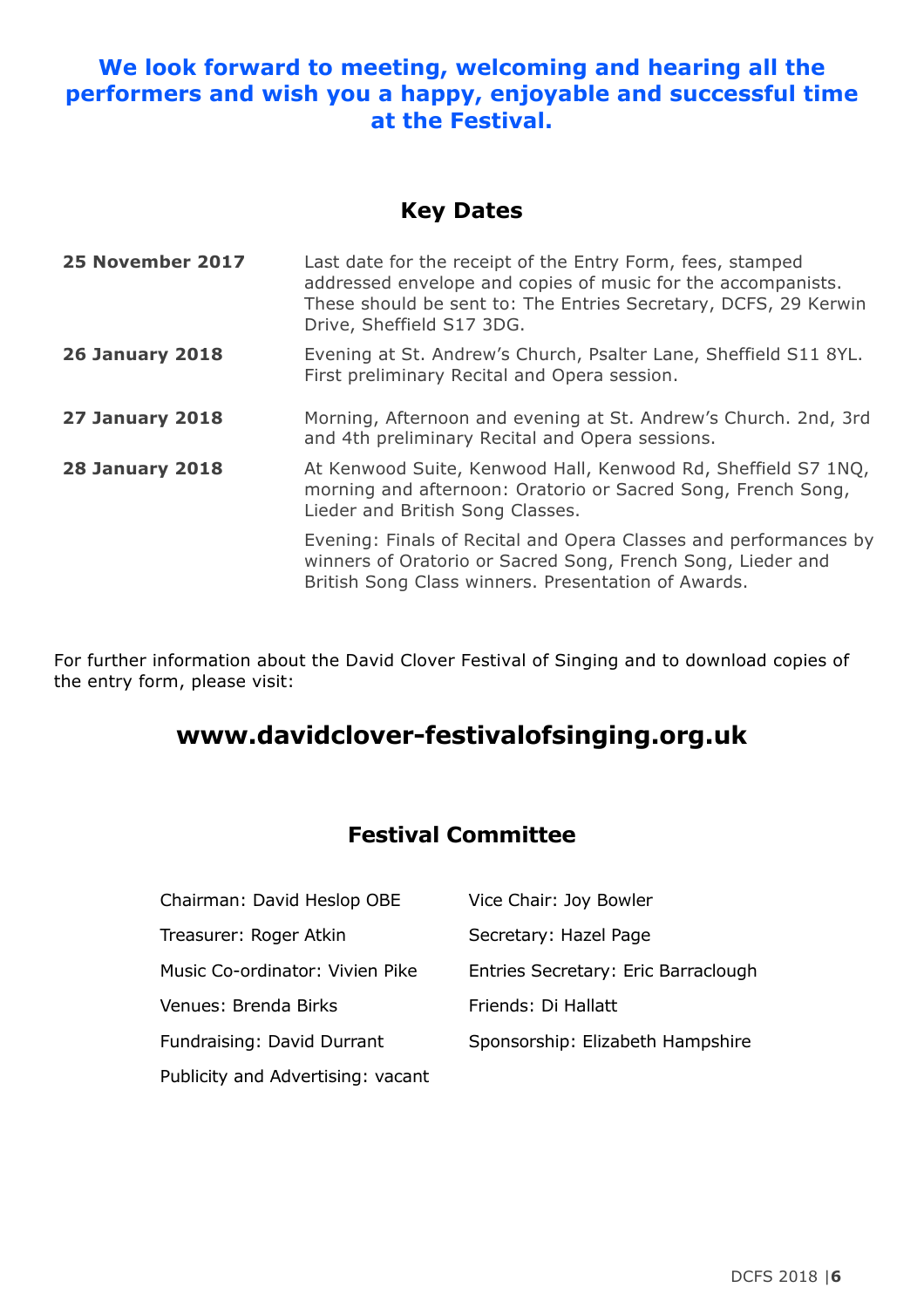# **Singers' Platform - General Information**

**Adjudicators:** all adjudicators are appointed by The City of Sheffield Teachers' Choir. No performer, teacher or member of the audience may approach the adjudicator in each class venue unless invited to do so, nor engage the adjudicator in conversation or discussion on any matter, before or after a session, or whilst the session is in progress, otherwise disqualification may be incurred.

#### **Audience Admission Charges**

Charges are per person and per session and are payable in cash at the door:

| <b>Session</b>                                                                                                                      | <b>Adults</b> | <b>Accompanied</b><br>children 12 years<br>old and under |
|-------------------------------------------------------------------------------------------------------------------------------------|---------------|----------------------------------------------------------|
| Friday afternoon, Friday evening, Saturday morning,<br>Saturday afternoon, Saturday evening, Sunday<br>morning and Sunday afternoon | £3            |                                                          |
| Sunday evening (Festival Finals at 6.45pm)                                                                                          | £7            |                                                          |

**Audience:** An audience is welcome at all Festival sessions, so please support and encourage the Festival and its performers in their endeavours and appreciate and enjoy the talents of all the participants by being in the audience.

**Cancellation of a class:** In the event of a class being poorly subscribed, it may be withdrawn at the discretion of the Committee and the entry fees returned.

**Car Parking:** There is car parking in front of St. Andrew's Church or in the surrounding streets. Car parking is plentiful at the Kenwood Suite and is free of charge.

**Entry and Exit – adjudicators and audience:** No person will be allowed to enter or leave the hall during any performance or adjudication as movement tends to distract the performer, the adjudicator and the rest of the audience.

**Equal Opportunities Policy:** No person shall receive less favourable treatment or consideration on the grounds of race, colour, religion or belief, nationality, ethnic or national origin, sexual orientation, gender re-assignment, age (i.e. 9 or over), disability or marital status, or be disadvantaged by any requirement or condition that cannot be justified. The opportunity for people to compete in the Festival is provided through a variety of classes. All sessions are open to a public audience and the Festival only uses venues that have made provision for people with physical disabilities. The Festival will keep under review its policy, procedures and practices on equal opportunities.

**Festival Help:** We want to see the Festival continue to provide opportunities for the encouragement and development of all its entrants, the competitive element being a means to an end. Even if you are a prospective performer or performer's supporter, you could still help to further our cause by helping in two ways – as a volunteer helper and/or providing financial support. **Volunteer helpers** are a welcome and essential part of running the Festival and there is always a need for new people to assist in various ways. There is no need to be an expert, you just need to be committed, sensible, unflappable and a member of a team, but above all, have a sense of humour! You don't have to be there all day, every day. Helpers can choose how much time they are able to give. If you would like to become a volunteer, please contact Joy Bowler via email: joybowler@googlemail.com for details. To continue to mount the Festival and engage specialist adjudicators, we need ongoing **financial support** and assistance from individuals and businesses who are interested in helping the amazing range of vocal talent to flourish. The cost of running the Festival increases each year, and despite the sponsorship of The City of Sheffield Teachers' Choir, we are faced with raising more financial support in the future.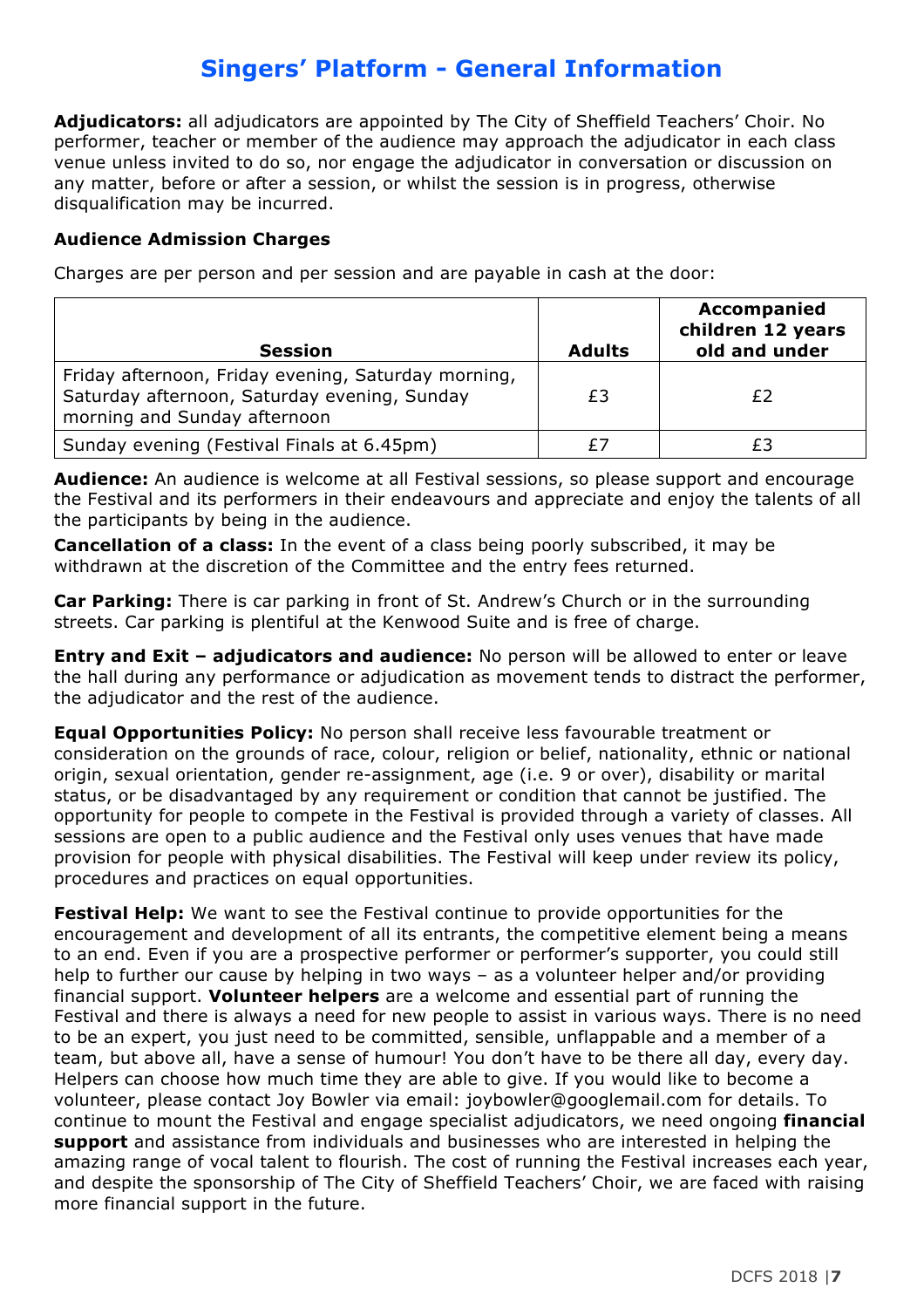Maybe you, or someone you know, can help to support the Festival in any of the following ways by:

- Becoming a Friend of the David Clover Festival;
- Sponsoring the Festival;
- Advertising in future publications of this Handbook and/or the Festival Programme;
- Making a donation;
- Making a bequest.

If you can help in any of these areas of financial support please contact the Festival via the email address: dcfs@davidclover-festivalofsinging.org.uk. Any financial assistance offered can be increased in value if you are a tax payer and by 'gift-aiding' your contribution where appropriate.

**Liability:** The Festival does not hold itself responsible for any injuries sustained by any performer or member of the public whilst at Festival venues.

**Lost Property:** The Festival will not be responsible for property lost or damaged during the Festival.

**Queries** which are not covered in this Handbook may be made at: DCFS, 269 Dobcroft Road, Sheffield S11 9LG or email: dcfs@davidclover-festivalofsinging.org.uk

**Refreshments:** Light refreshments will be available at the church. At the Kenwood Suite, tea, coffee, alcoholic and soft drinks, bar meals and snacks are available all day at the adjacent Kenwood Hotel.

**Safeguarding Policy:** A copy of the Festival's Safeguarding Policy will be on display at the Festival and is also available on the Festival website (www.davidcloverfestivalofsinging.org.uk). This Policy relates to children (under the age of 18) and also to members of vulnerable groups of any age who are identified to the Festival before their arrival at the Festival. Contact should be made by parents and/or teachers via letter to DCFS, 358 Ecclesall Road South, Sheffield S11 9PY or via the Festival email address (dcfs@davidcloverfestivalofsinging.org.uk). The Festival will actively seek to meet the needs of children from ethnic groups and children who are disabled. Any subsequent reference to 'children' includes members of other vulnerable groups.

**Safety of Performers:** Teachers and parents should be aware of their responsibilities in entering any performers with limited physical capabilities or special needs. They should pass on any such information that might impact on the Festival's work, in writing, before the start of the Festival to Joy Bowler, 358 Ecclesall Road South, Sheffield S11 9PY.

**Supervision of Children:** Please note that all children under 16 years of age must be accompanied and supervised effectively. Supervision may come from a parent, an adult acting on their behalf, a teacher or a group leader. The David Clover Festival of Singing cannot take responsibility for unsupervised children at the Festival venues. Any person acting in a supervisory capacity will be expected to pay the normal admission fee.

**Withdrawals and Class Start Times:** As it is impossible to foresee the number of lastminute withdrawals from classes due to illness or for any other reason, the Festival reserves the right to start classes early, except for the first class of a session.

#### **Please make sure you arrive in plenty of time.**

#### **2019 Festival Dates**

**Singers' Platform: 25, 26, 27 January Festival Weekend: 1, 2, 3 February**

# **www.davidclover-festivalofsinging.org.uk**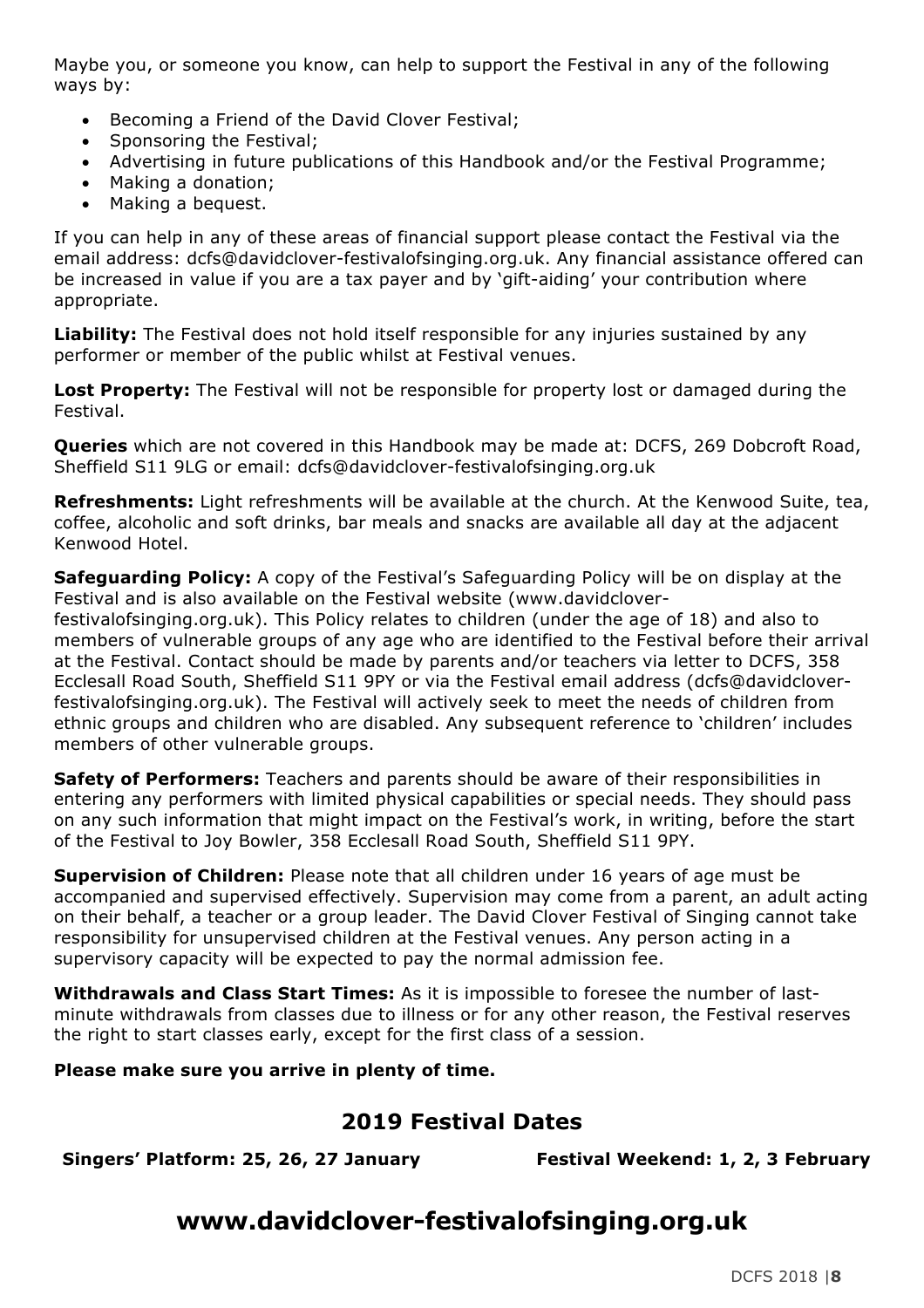# **The David Clover Festival of Singing**

#### **www.davidclover-festivalofsinging.org.uk**

Dr David Clover came to Sheffield in 1966 having been appointed as the Music Advisor to the city's Education Department. It was one of the earliest residential courses for music teachers and its daily choral sessions, organised by David, which brought the first members of The Sheffield Teachers' Choir (as it was then known) together at the Buxton Conference Centre in the autumn term of 1968.

Following David's untimely death in 1979, the Teachers' Choir committee at the time decided to create a lasting tribute and memorial to his work. The result was the establishment of the David Clover Competition for Singers, renamed the David Clover Festival of Singing in 2010. The original competition started in a small way with only 2 classes for singers of secondary school age, providing the opportunity for the singers to be helped and encouraged by experienced judges of singing, an ethos that is still as strong today. The Festival has grown into a competition of high standing, credibility and stature in Sheffield, nationally and now internationally and is open to **all** singers from the age of nine. One of David's greatest loves was singing, whether solo or choral and he believed that the voice deserved equal status with other musical instruments.

Over the years, internationally famed singers have adjudicated at the Festival: Constance Shacklock, Marjorie Thomas, Jean Allister, Mollie Petrie (first Patron) and Mark Wildman (President) and many previous winners, including Elizabeth Watts, have joined the singing profession.

Once the annual Festival has ended, *The City of Sheffield Teachers' Choir* is always delighted to invite singers from the Festival to share its concerts whenever possible.

# **2018 Adjudicators**

#### **Mark Wildman**

Mark received his early musical education at The King's School, Gloucester and as a chorister in Gloucester Cathedral. Later on he studied at The Royal Academy of Music where he was awarded the Westmorland Scholarship, the Recital Diploma and the Frederick Slinn Fellowship. In 1976, whilst still a student at the RAM, he won a Choral Exhibition at St. George's Chapel, Windsor Castle, where he sang for three years.

Mark has travelled throughout Europe, Scandinavia, the British Isles and the USA, where as well as works from the standard repertoire, engagements have included Walton's Belshazzar's Feast, Mahler's Symphony of a Thousand, Elgar's The Kingdom, Stravinsky's Les Noces and Pulcinella and Rachmaninov's The Bells. In 1976 Mark sang in the first of a series of performances of the complete Church Cantatas of J.S. Bach. To date he has performed nearly 200 of these including the solo cantatas Ich habe genug and Ich will den Kreuzstab gerne tragen. He has sung with most of Britain's foremost orchestras, at the Promenade concerts and at a number of British and European Festivals. In recital, Mark has a wide repertoire ranging from the works of Purcell, Boyce and Arne to those of Roger Steptoe, Philip White, Arthur Wills and Giles Swayne, of whose works he has given first performances.

He combines a busy performing career with that of a Professor of Singing at the Royal Academy of Music where he was appointed Head of Vocal Studies in 1991. He is a much travelled adjudicator and is an examiner for the Associated Board of the Royal Schools of Music. He was elected a Fellow of the Royal Academy of Music in 1994 and a fellow of the Royal Society of Arts in 1995.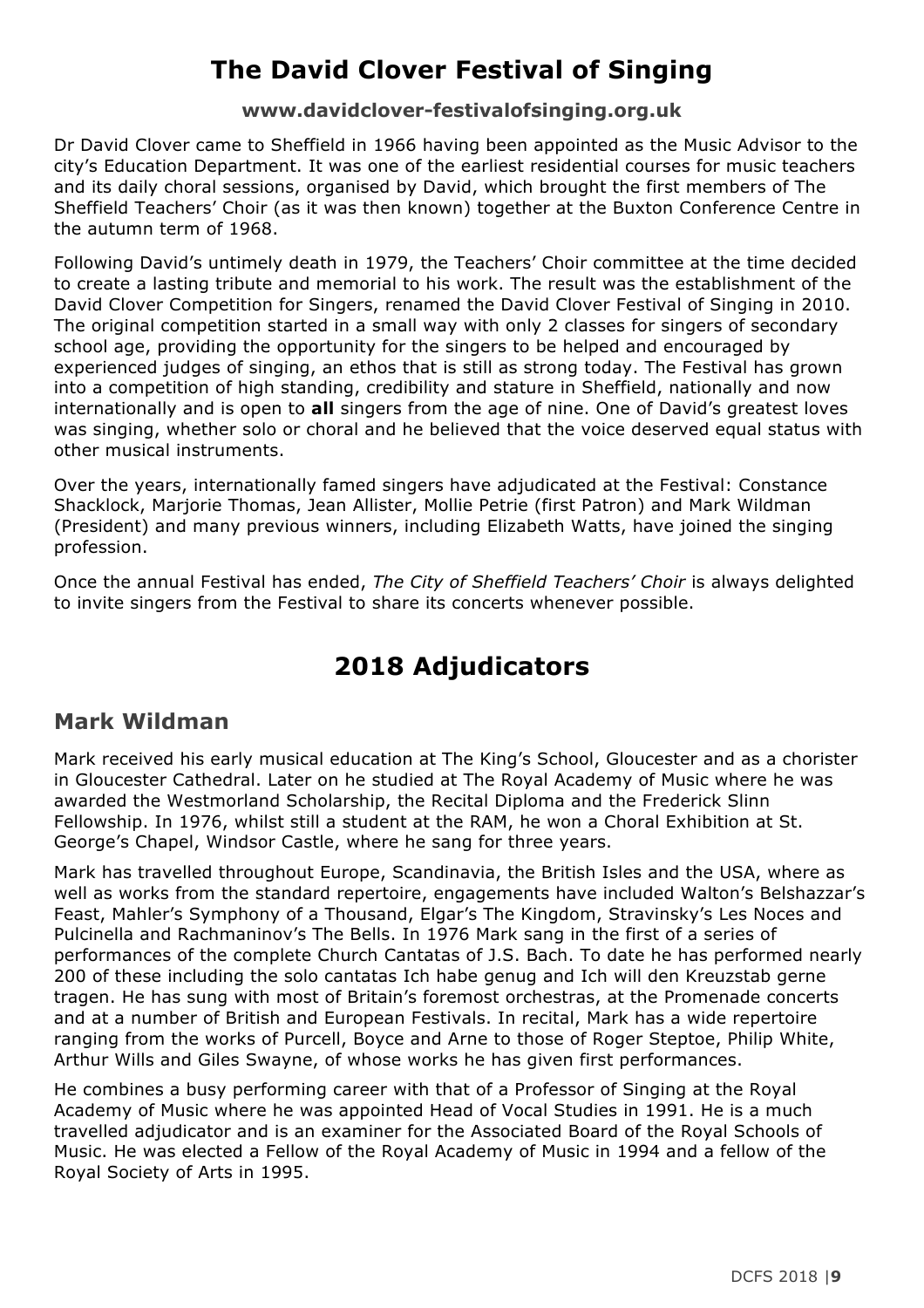### **Marilynne Davies**

From her early experiences of performing in Welsh Eisteddfodau Marilynne has developed a lifelong passion and enthusiasm for all aspects of performance. Having studied piano, voice and cello at the Royal Welsh College of Music and Drama she took a Masters Degree in Education. The combination of these two strands consolidated her interest in Music Performance and Music Education and the interface between the two.

Marilynne is particularly interested in the Practice of Performance and led a research project in that field, the results of which have been disseminated across European Conservatoires.

She is regularly involved in workshops for teachers, conductors, singers and choirs. She continues to work with choirs such as the Lindley School Choir who were winners of the BBC Songs of Praise Choir of the Year 2016. Currently, she is also Deputy Music Director of the Harrogate Choral Society, a choir of over 140 voices.

For the past 17 years she has been involved in long term, sustainable vocal and instrumental projects in South Cumbria, Northumberland and the Ripon and Leeds Diocese. These projects aimed at the Primary age phase are designed to encourage and firmly establish music in schools as well as giving all children the experience of performing together in a large group usually about 400!

Her own performing experience has included singing with professional orchestras and choirs, giving solo recitals and solo parts in opera. She now has a practice as a voice consultant.

As an adjudicator member of the British and International Federation of Festivals she is well established and has adjudicated nationally and internationally. She has been a regular adjudicator at the finals of Music for Youth. In October 2011, she was honoured to be made one of the first Adjudicator Fellows of the Federation and is now Chairman of the Fellows.

When not involved in making or listening to music she enjoys walking - preferably contour walks, collecting English enamel patch boxes and playing "kitchen" bridge.

### **Maria Jagusz**

Maria Jagusz trained as a dancer before taking up a place at the Royal Northern College of Music where she was awarded the Ricordi Prize for Opera. Further scholarships enabled her to continue her studies at the National Opera Studio.

As a singer, Maria has worked as soloist for most of the leading opera companies in the U.K and Europe. Her roles include Carmen, Cherubino, Orlofsky, Hansel, Dorabella and Rosina. She has performed with many of the world's leading singers including Domingo, Carreras, Freni and Dame Felicity Lott. She is a keen recitalist and a regular soloist for choral societies in the U.K.

As a teacher, Maria has specialised in training students who are hoping to have professional careers in the world of opera and musical theatre. In order to give them the experience they need to succeed in this cutthroat industry she formed MJ-UK Music and Arts, which has been running for the past eleven years and she has directed many operas and musicals. She has also directed for Longborough Opera Young Artists programme.

For Longborough Festival Opera's Young Artist Programme she has directed Little Sweep, Dido and Aneas, La Boheme, Sweeney Todd and Les Miserables. She is looking forward to directing Orpheo and Eurydice for their young artists programme in 2017.

She travels all over the country leading workshops and master classes for singers and is an adjudicator member of the British and International federation of Festivals. She has been awarded honorary chairman of the Silurian Consort for her contribution to music in the Cotswolds.